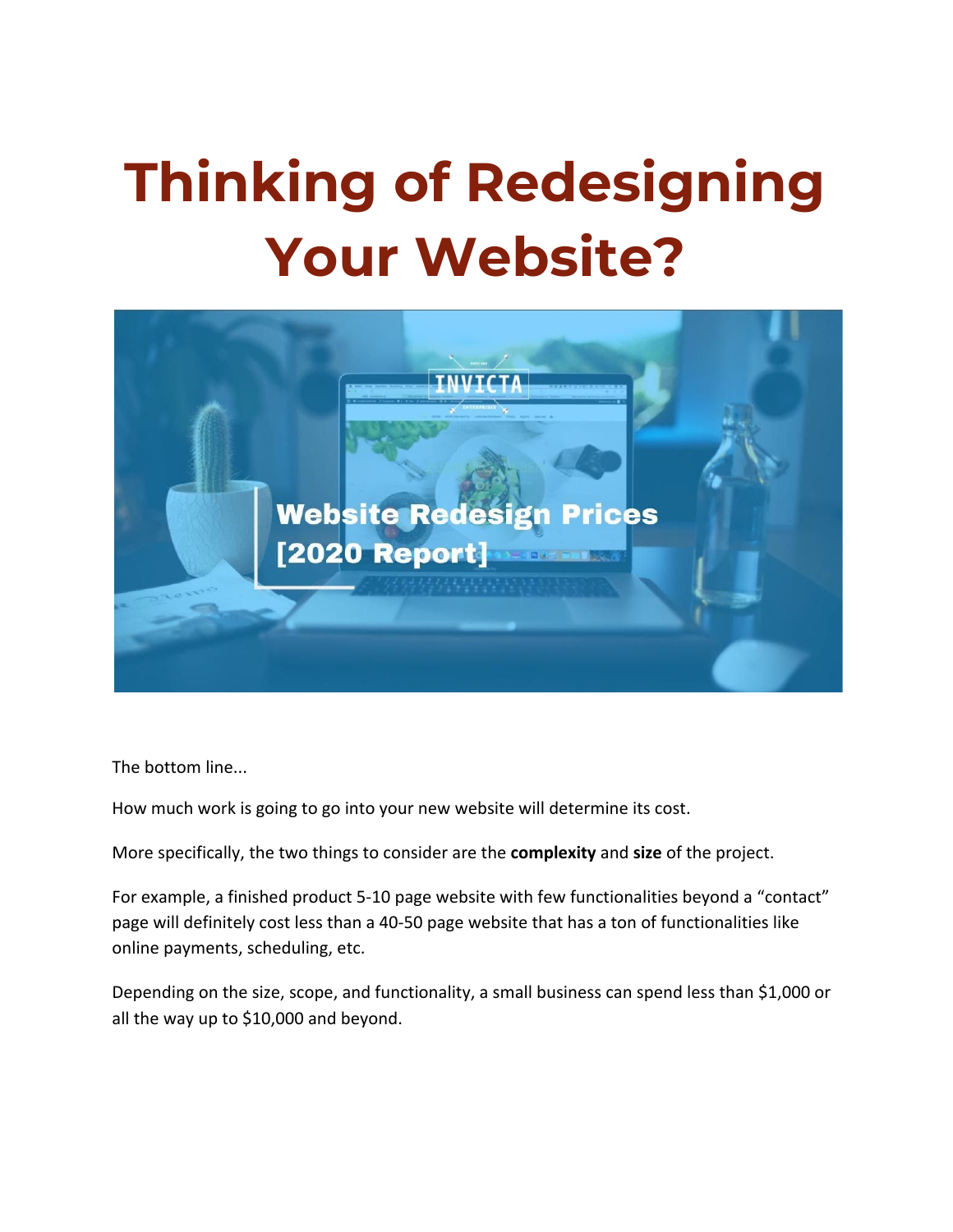That's a wide variety of prices! In this report, we're going to be getting into the details so that you can get a tangible idea of what your specific website will cost to redesign.

# **The 2 Main Options**

## DOOR #1: Hiring a Professional Web Designer

Let's face it - most small businesses are just straight up busy. In addition to that, redesigning a website requires a skill set that some people don't have. If the thought of doing anything techy gives you a headache or you just can't find the time to make it happen, then you should simply hire someone to do it for you.

#### That's all there is to it!

But finding the right person to do the job for you can be tricky. For instance, if you look at a lot of web designer websites out there you'll find they often:

- Don't list their prices
- Show prices in a crazy range so you don't know what you're getting into

Lucky for you, we've put in the work and done the deep digging to give you this report with everything you need to know about getting your site redesigned for the best price.

After a lot of looking and compiling of data, the median range for a small business full website redesign is in the \$3,000 to \$6,000 range. However, it can go to \$20,000 and up if it's a large site with a lot of bells and whistles.

In order to get you a good idea of what you'll be spending on a full website redesign, you need to understand…

What factors affect the cost? Glad you asked!

#### **BONUS TIP:**

*If that \$3,000 to \$6,000 made your heart stop, ask the designer if they have any kind of financing plans. Most will be more than happy to help you out in that way!*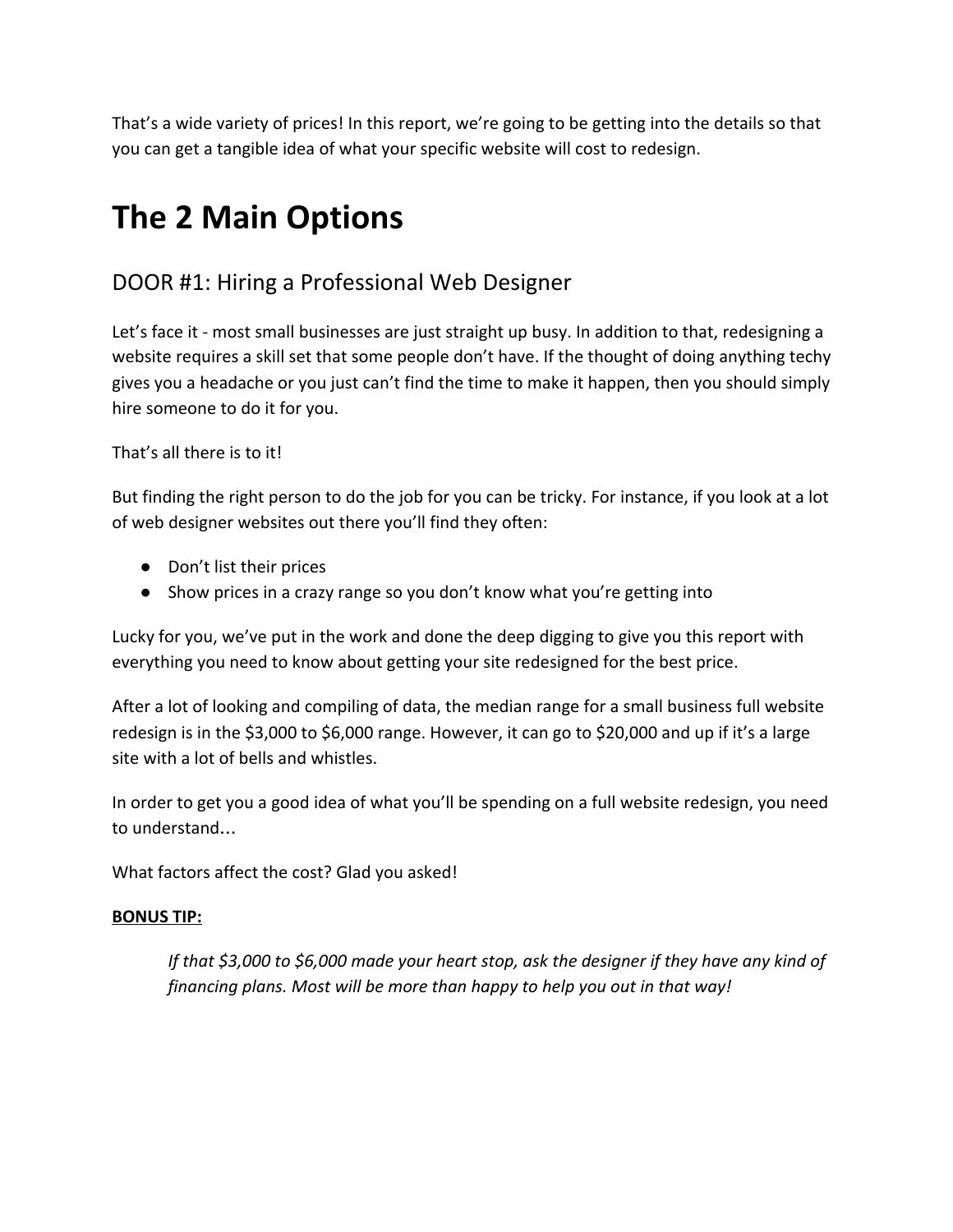#### 1. Number of Pages

A lot of website design firms will offer a flat rate for a certain number of pages (something like \$4,000 for a standard 10 page website).

These packages might help some people, but what will it cost to add on extra pages if you need them?

For most situations you can count on somewhere in the \$100 to \$200 range per extra page beyond a company's standard rate. Somewhere in there is pretty typical.

So if you pay \$4,000 for that 10 page package and you still needed an extra 5 pages added on, you could probably plan on spending between an additional \$500 to \$1,000 for those extra pages.

That number will vary, obviously. But this gives you an idea of what you're looking at.

#### 2. Customizing Layout

Most website designers begin their design from a premade template. This is good news for you as the business owner in need of a redesign because it means you will pay less upfront and your website will get done faster!

If the template gets you a little over half-way to finished, the website designer is being paid for the rest of the customization required to make that website exactly what you're looking for.

Keep in mind, the more customization you require, and the more complex that customization is, the more expensive it will be.

#### 3. Graphics and Images

We live in a visual world. You have just a few precious seconds to capture a website visitor's attention before they're gone. This is an area where you do not want to skimp.

If you want plenty of custom images, slideshow or videos, then you will be paying more. However, this is one expensive that will definitely pay off in the long run!

#### 4. Programming - Further Customization

Depending on the functionality you need for your website, there is most likely an app for that (literally!). But if there isn't, it may require some specialized custom programming.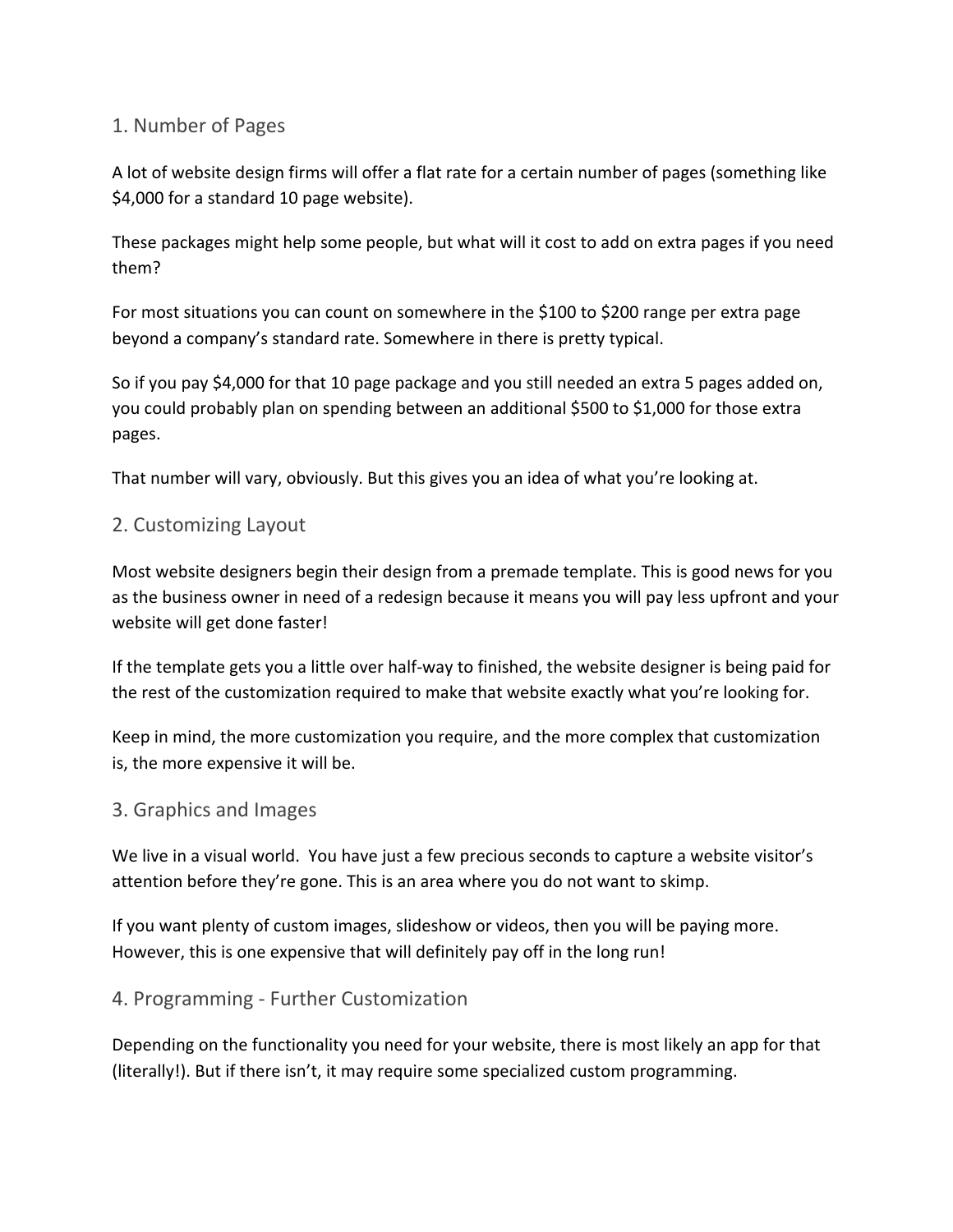Decide just how important the functionality is before charging ahead. It could end up saving you quite a bit if you can make do with an existing application or plugin.

#### 5. Revision Rounds

Just like any kind of design work, you probably won't get the final version on the first try.

A designer will typically deliver a first go at the website (a rough draft) and request that you give it a look and let them know what changes you would like to see.

The majority of the time, 1 or 2 revisions are all it takes to dial things in to your liking. Just make sure you discuss the price of revisions before getting started.

A lot of designers will just include a couple revisions in the starting price. At *Invicta*, we have a "until the customer's 100% happy" policy - in other words, the price of a website redesign includes as many revisions as it takes to make you totally happy with the finished product.

#### 6. Content Creation

The goal of your website is to convert visitors into clients. But you can't do that without stellar sales copy throughout the site.

You've probably seen websites that focussed on everything BUT their copywriting. Not very engaging, is it?

That's why the copywriting of your website is as important, if not more important, than the design of the site. I've got over half a million words written under my belt so I think I can safely say - your website copy matters!

Creating engaging, motivating content for your website, or else reworking existing copy into something more effective, will be money well spent in the long run.

#### **BONUS TIP:**

*Remember - you get what you pay for! This goes for websites too. If the going rate is between \$3,000 to \$6,000 and you see a deal where you can get a site for only \$299.99, stop and ask yourself - will what you get be the kind of quality that you need?*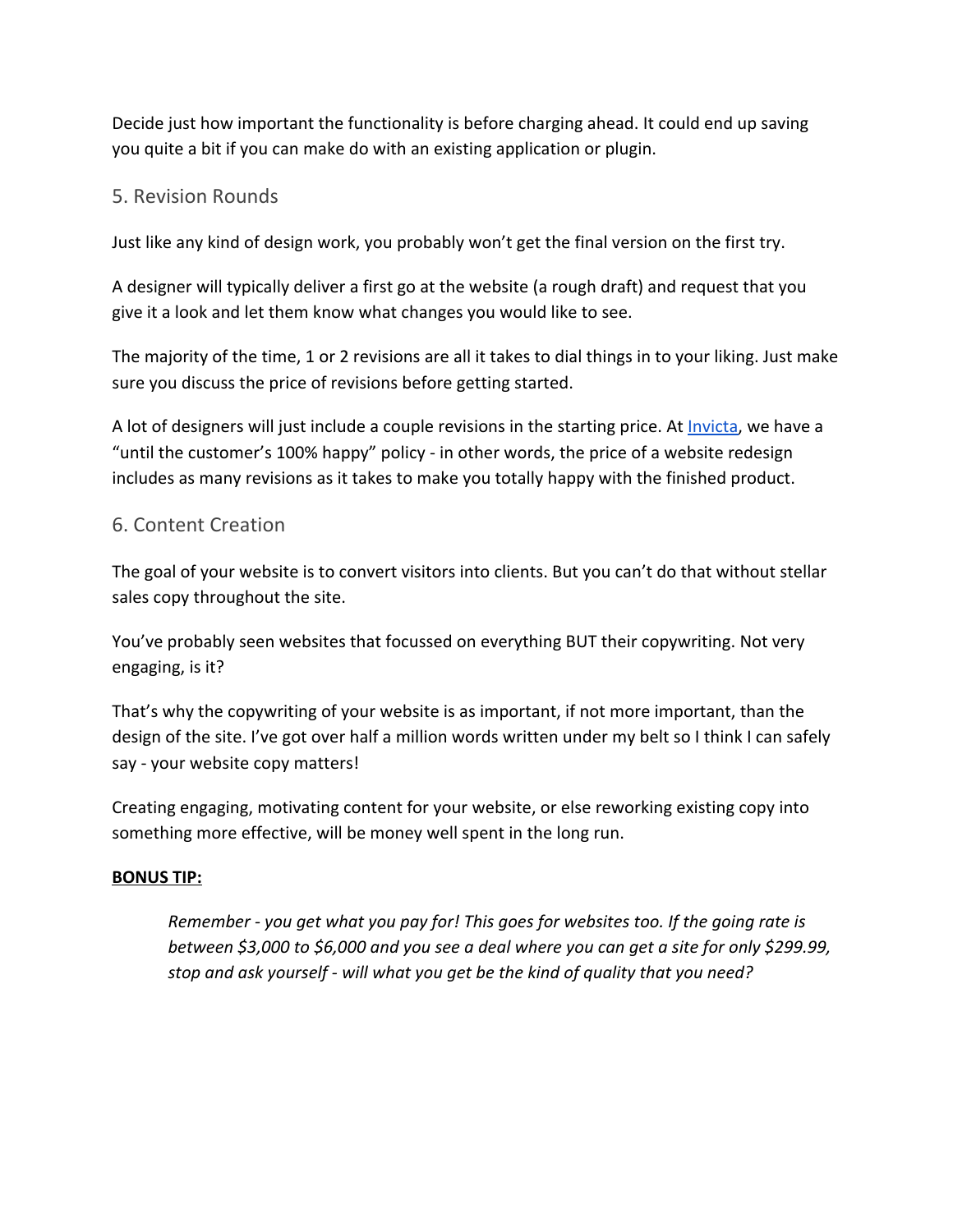# DOOR #2: Going Solo - Designing a Site on Your Own

If you are not the type to be scared of a computer and are ready to get your hands dirty (digitally speaking:), then this door might be for you.

It's not as scary as it seems, plus it isn't necessarily super pricey. Here's the basics of what you'll need to get going:

#### A Domain Name:

This is the URL that people will use to find your site. Usually you are looking at somewhere between \$10 to \$20 for a year long domain name registration.

You can get a domain from [NameCheap.com,](http://www.namecheap.com/) [GoDaddy.com](https://www.godaddy.com/), [HostGator.com,](https://www.hostgator.com/) or a ton of other registrars. I personally use Name Cheap for most of my domains. Quick, easy, & they have great customer support.

#### Hosting Your Website:

Again, there are tons of options out there and the price will vary. But for basic hosting, you'll be in the \$100 to \$200 range for a year.

If you are the more techy side of things and are planning on going the traditional WordPress route, then HostGator, GoDaddy, or BlueHost are all pretty safe options.

If you need to beef things up a bit, you could check out SiteGround or WPengine. Keep in mind, these more powerful options will put you in more like the \$300 to \$500 per year range. However, you don't really need to worry about upgrading until you are getting a lot (think hundreds of thousands) of traffic.

#### Choosing a CMS:

CMS stands for Content Management System. These are the real plug-and-play versions of web design like [Wix.com,](https://www.wix.com/) [Squarespace.com](https://www.squarespace.com/), and [Weebly.com](https://www.weebly.com/).

If you're not on the techy side of things or just don't want to go with WordPress, these might be a good option for you. Just keep in mind you'll be paying more for the convenience (\$150 to \$350 per year, potentially more especially if you have an ecommerce website).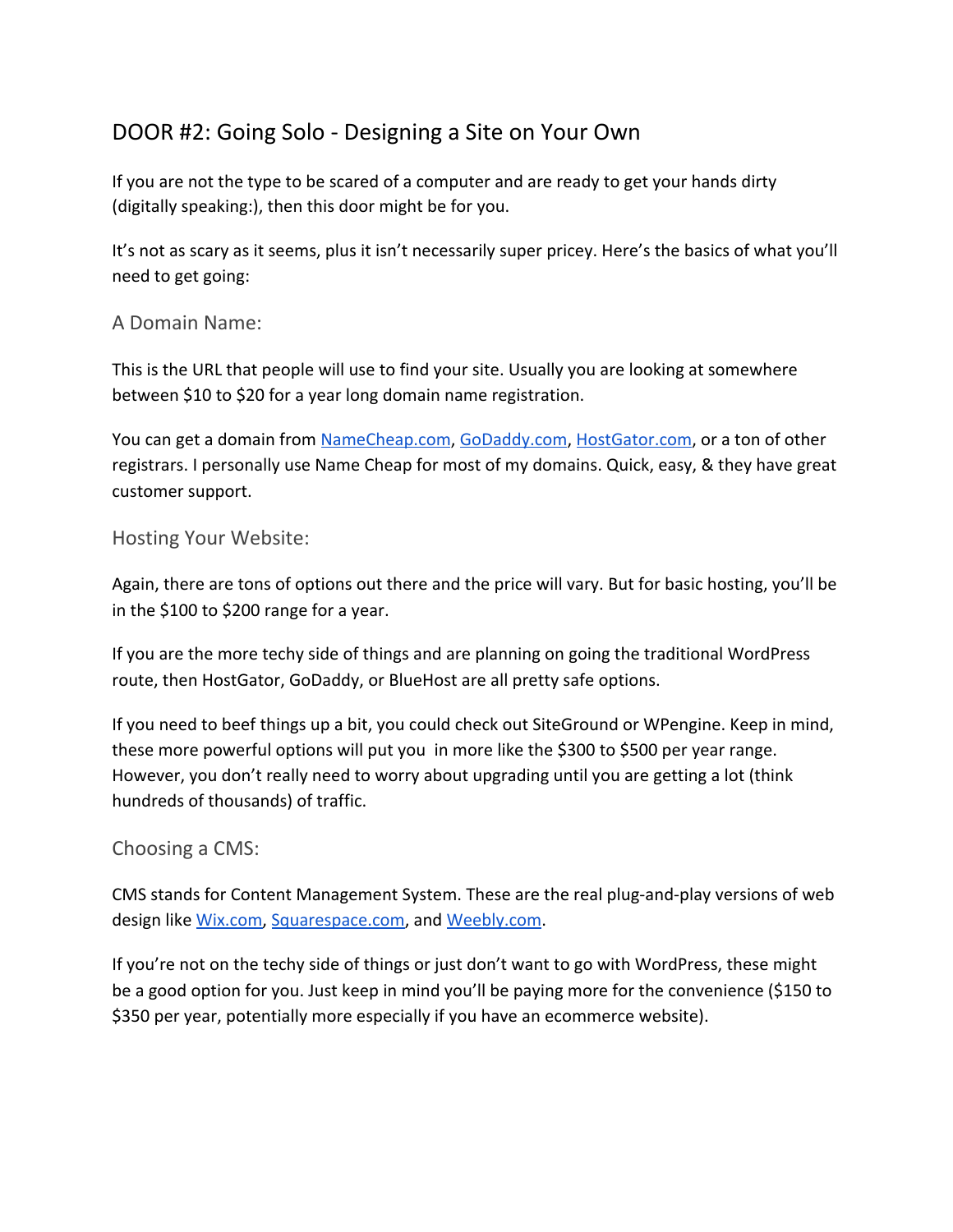Security - Your SSL Certificate:

You know that little padlock symbol that you see in the URL address bar of your browser? That's important. It tells visitors that their data is safe and makes Google trust your site more (always a good thing!).

For a basic certificate, you're looking at a mere \$10 per year in most instances. There are more expensive options but they're not super necessary unless you're dealing with a lot of sensitive data all the time on your site.

A lot of website hosts and CMSs actually offer a free SSL certificate as part of their hosting package.

Your Website Theme - Going Premium:

Be ready to spend between \$100 and \$150 if you want to really upgrade the look of your site. If you really want to make your site stand out, it's definitely worth it to invest in a premium theme. Plus it will give you a lot more options in the future and prevent headaches down the road.

Plugins - Going Premium:

Prices range from \$100 to \$200 for premium plugins. Whether you need forms or really nice looking galleries, investing in a quality plugin (that doesn't have its own branding displayed!) just gives your website that special something.

Going for the free ones can be a time drain and a headache.

Photos:

\$50 to \$200 for enough photos for a full site. Probably more if you want videos too.

Like I mentioned before, we live in a very visual world. You have to have your pictures on point.

If you already have good quality photos or a nice camera, then you should be pretty well set.

You can get free photos from websites like:

- **Pexels.com** (they have free stock videos too)
- [Unsplash.com](https://unsplash.com/)
- [Pixabay.com](https://pixabay.com/)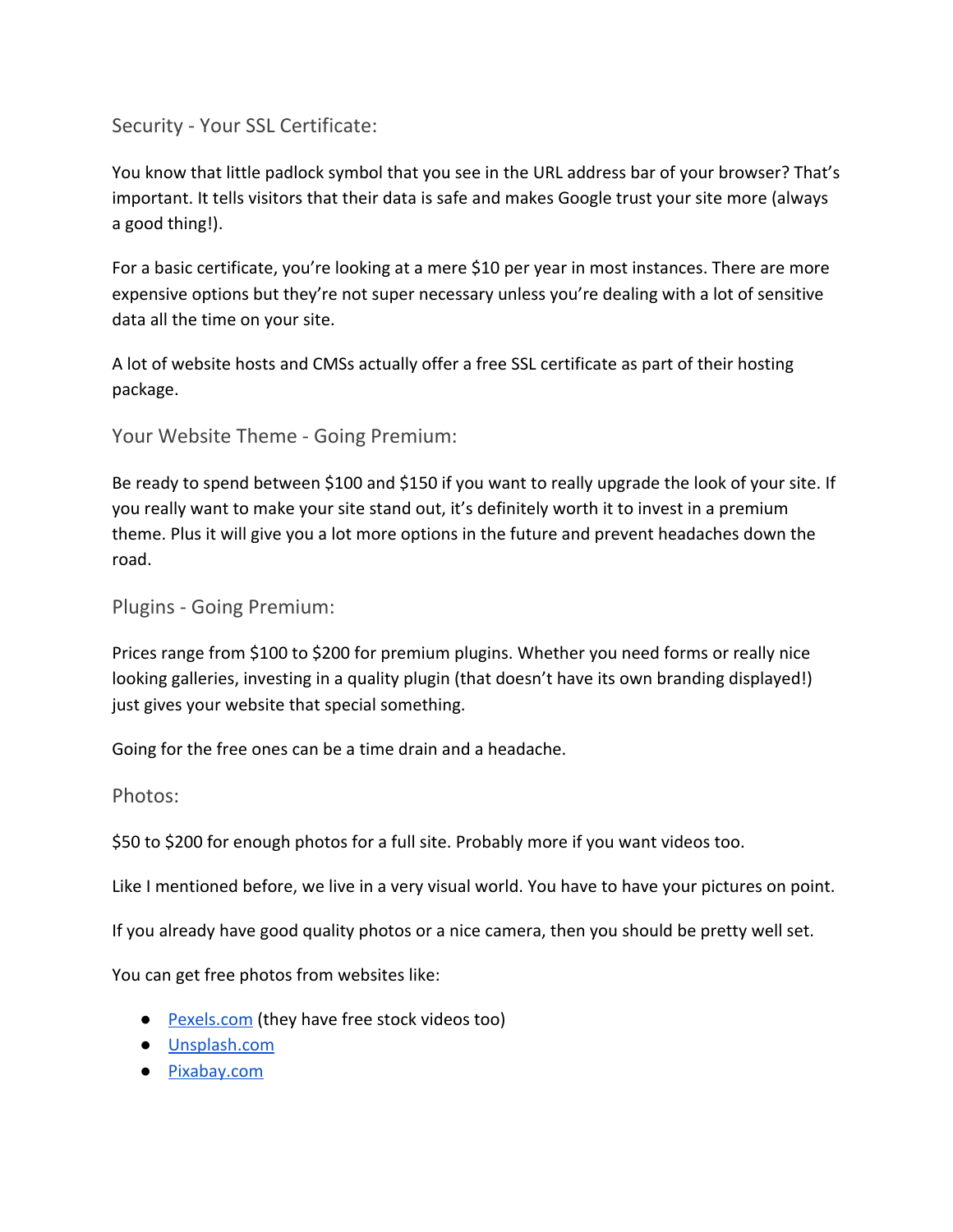Problem with free sites is that sometimes you'll see \*your\* photo on a competitors website...

#### Awkward!

So it might be worthwhile to spend some money on your photos from

- [BigStockPhoto.com](https://www.bigstockphoto.com/)
- [iStockPhoto.com](https://www.istockphoto.com/)
- And of course there's always [Shutterstock.com](https://www.shutterstock.com/)

#### **REMEMBER:**

*You cannot use just any old image you find in a Google image search. You can get dinged for copyright infringement.*

#### Continued Learning:

If designing websites is not your main expertise, then you are probably going to need to spend some money on learning the ropes. You can spend \$20 for a cheap course or you can spend \$200 to \$500 for more in depth learning.

Since website design is a constantly changing art, make sure to set aside some money because you know what they say…You're never done learning!

Sum Total:

For a DIY site, you will most likely end up somewhere in the \$300 to \$800 range depending on all the factors we just talked about.

However, that price range is not taking into account your most valuable resource…

Your time.

For a typical site, don't be surprised if it will end up taking you between 25 to 45 hours of effort to get the kind of quality you're hoping for. Keep in mind too, that timeframe is based on someone who has a pretty good existing grasp of building websites.

If you're a total newbie, then you're probably closer to 80 or 90 hours of work to get it done.

The whole process is very time consuming, especially if you're having to learn the process by trial and error along the way.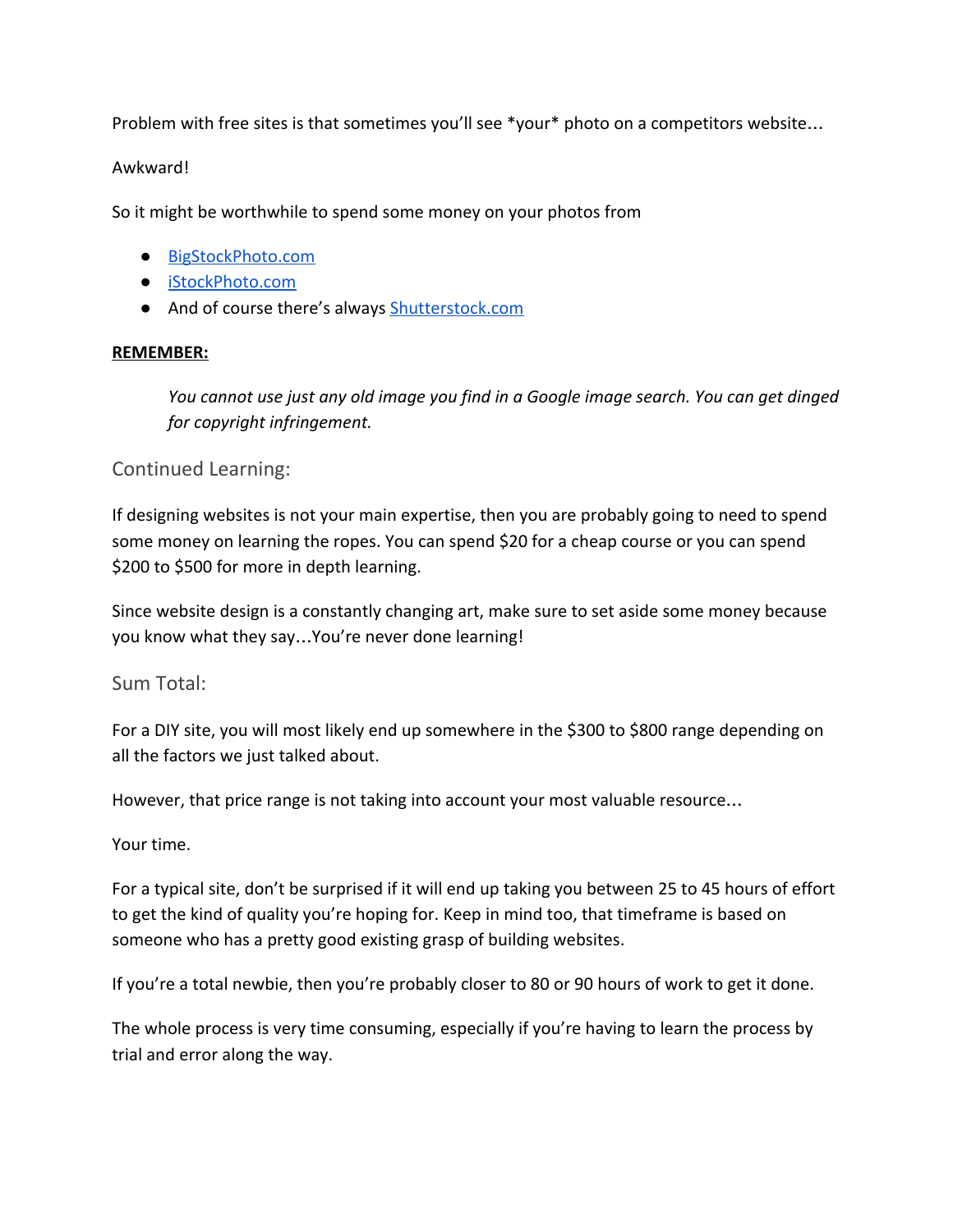If you're at the point where you have more time than money, or if you can't use that time to a more profitable end at the moment, then the DIY method might be best for you.

## Some More Things to Consider...Updating, Upgrading, Maintaining, Etc.

So you've designed the perfect website. Now time to kick back and watch the new clients roll in…Right?!?

Sadly, no. It's not quite that easy.

Think of it like purchasing a house - once you've bought it, you have to keep maintaining it, investing more time and money in it so that it stays looking pretty and doing its job.

Remember your website domain name & the hosting and/or CMS that we talked about? That is a yearly fee. Then if you get a premium theme or premium plugins, most of those also have yearly licensing fees.

Over time, you'll need to update images, videos, content, add pages as you grow and expand.

Maintaining security is also very important and takes time and effort to make sure everything is up to date and operating correctly. Gotta watch out for those hackers! Will you be able to handle things if your website gets hacked? What if it crashed? Do you know how to back-up your site?

Again, if you have more time than money, or if your time can't be spent in a more profitable way, then you can totally do all of this stuff.

Another option is to purchase a monthly website maintenance package (\$50 to \$400 per month depending on how much support you need). If you don't need things on a monthly basis, then you can just hire a web developer on an hourly basis (probably between \$100 to \$175 per hour).

In addition to all of that, these days...

# A Website is No Longer Enough

I know - this may seem like blasphemy coming from a website designer. But think of it like this…

Most websites are like billboards - they sit there and hope that someone drives by, looks at the billboard, wants what the billboard offers, then takes action based on that info.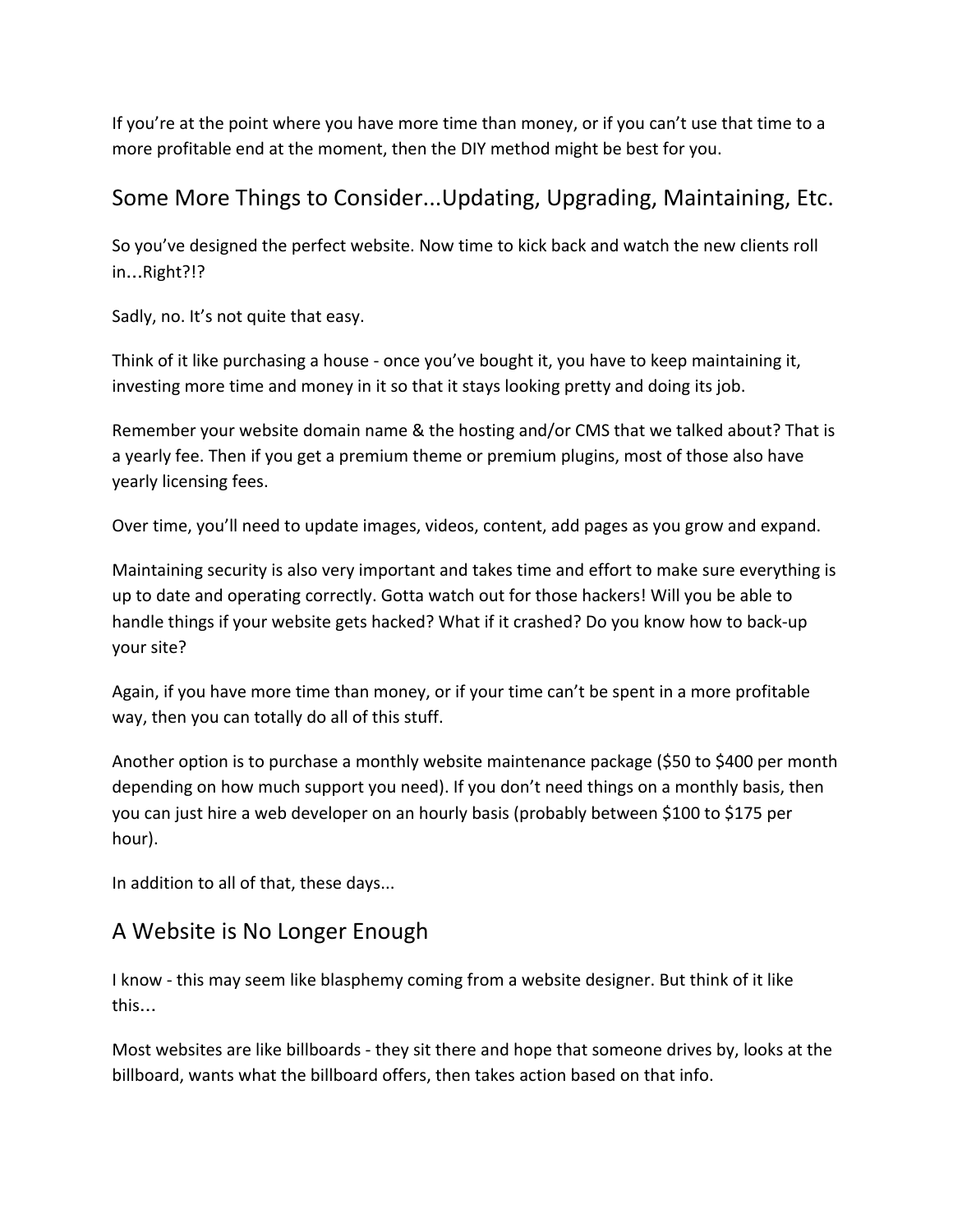That's a lot of 'ifs' - don't you think?

The companies that are really crushing it in today's business world are going beyond billboard websites and creating funnels.

Basically a funnel is a specific step-by-step process that takes someone from a potential client to a paying client by providing value, meeting their needs, and building a relationship and trust from the get-go.

The whole funnel building process is beyond the scope of this report, but I thought it was definitely worth mentioning. If you want some more info about funnel building, [hit me up](https://www.invicta.enterprises/schedule) & I'd be glad to send you some free resources to get you started.

## The TOP Mistakes DIYers Make (and how to avoid them)

Over my years of building websites, I've squandered a lot of time, money, & resources on stuff like:

#### Bad Tech

Yes, I'm guilty of it too. Trying to save a dime, going with off-brand stuff that doesn't work and results in nothing but headaches for all involved.

Stick to the tried and proven technology and make sure to read reviews before buying anything!

#### Self-Proclaimed So-Called "Gurus"

On the internet, anyone can claim anything. Don't trust what someone says just because they say it and have a flashy sales pitch. Ask for references, read reviews, and do your own homework.

Better to avoid getting messed up with them in the first place. It'll save you a lot of money.

#### Bad Info and Lame Advice

There are tons of shiny objects out there that can distract you away from the main purpose of what you're doing. Tune that stuff out and focus on what matters most - a solid design on a functional website.

Hope this helps you avoid some of those pitfalls in your own web design journey!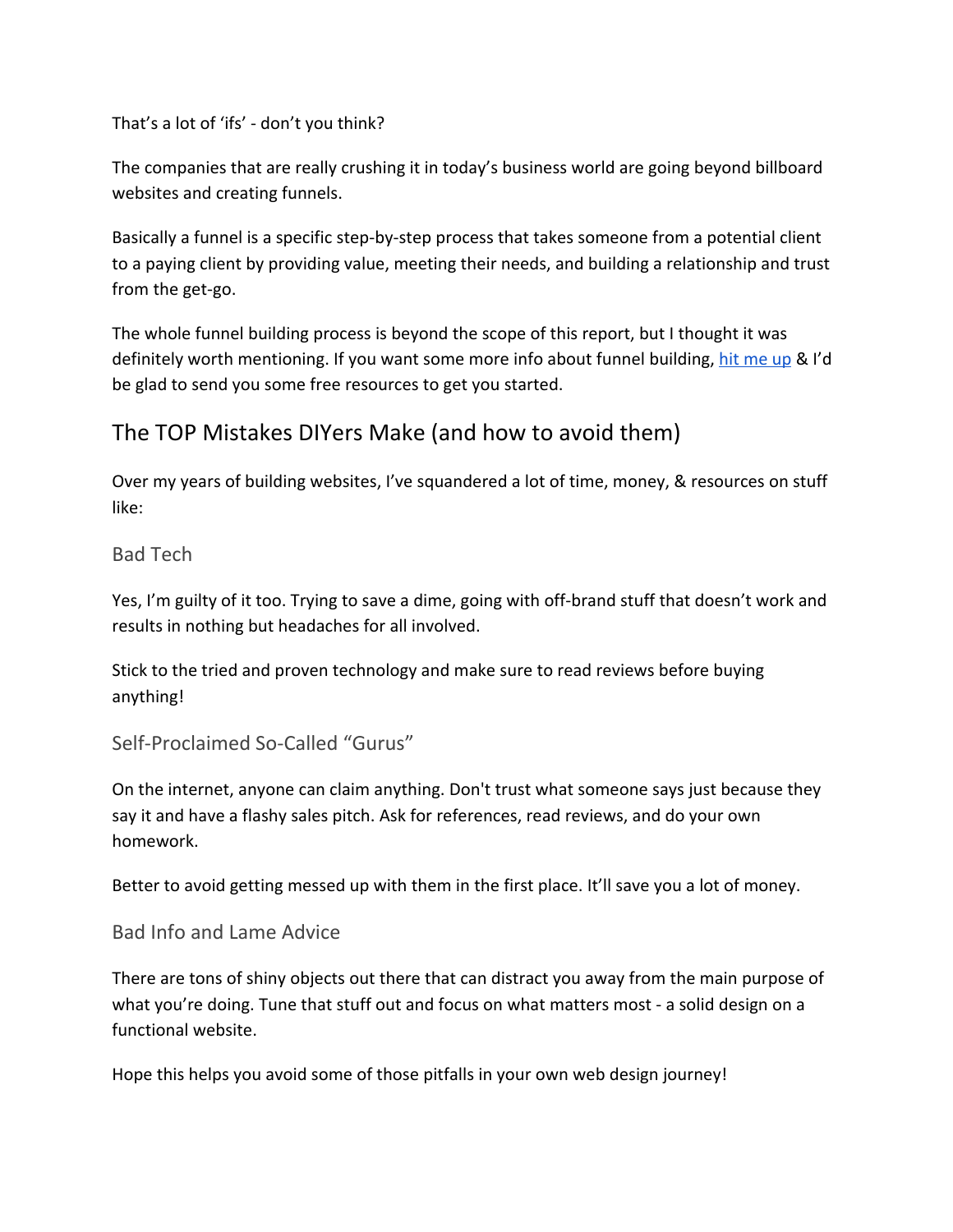# **Building a Website - Pros and Cons - Hire a Pro or DIY**

### Hire a Pro

Pros:

- Saves you tons of time. Get a website designed while you're out doing what you do best.
- A professional website you can take pride in
- Gets you a new website faster
- Modern design following the latest trends
- Excellent client experience from start to finish
- Optimized for all devices (phone, computer, tablet)
- Ongoing support
- Professional copywriting and content creation
- Insider knowledge of mistakes to avoid
- Zero headaches for you

Cons:

- Larger investment of money (between \$3,000 and \$10,000)
- You will rely somewhat on the developer to help you make changes until you learn the process

#### DIY

Pros:

- Can save you money (especially good if you have more time than money at the moment or can't spend your time in a more profitable way)
- You will learn a LOT of new stuff over the hours of development time

#### Cons:

- The end result can end up less than professional, negatively impacting the perception of your brand
- Very large learning curve
- Procrastination if this is all new to you, it can seem daunting which can make you put it off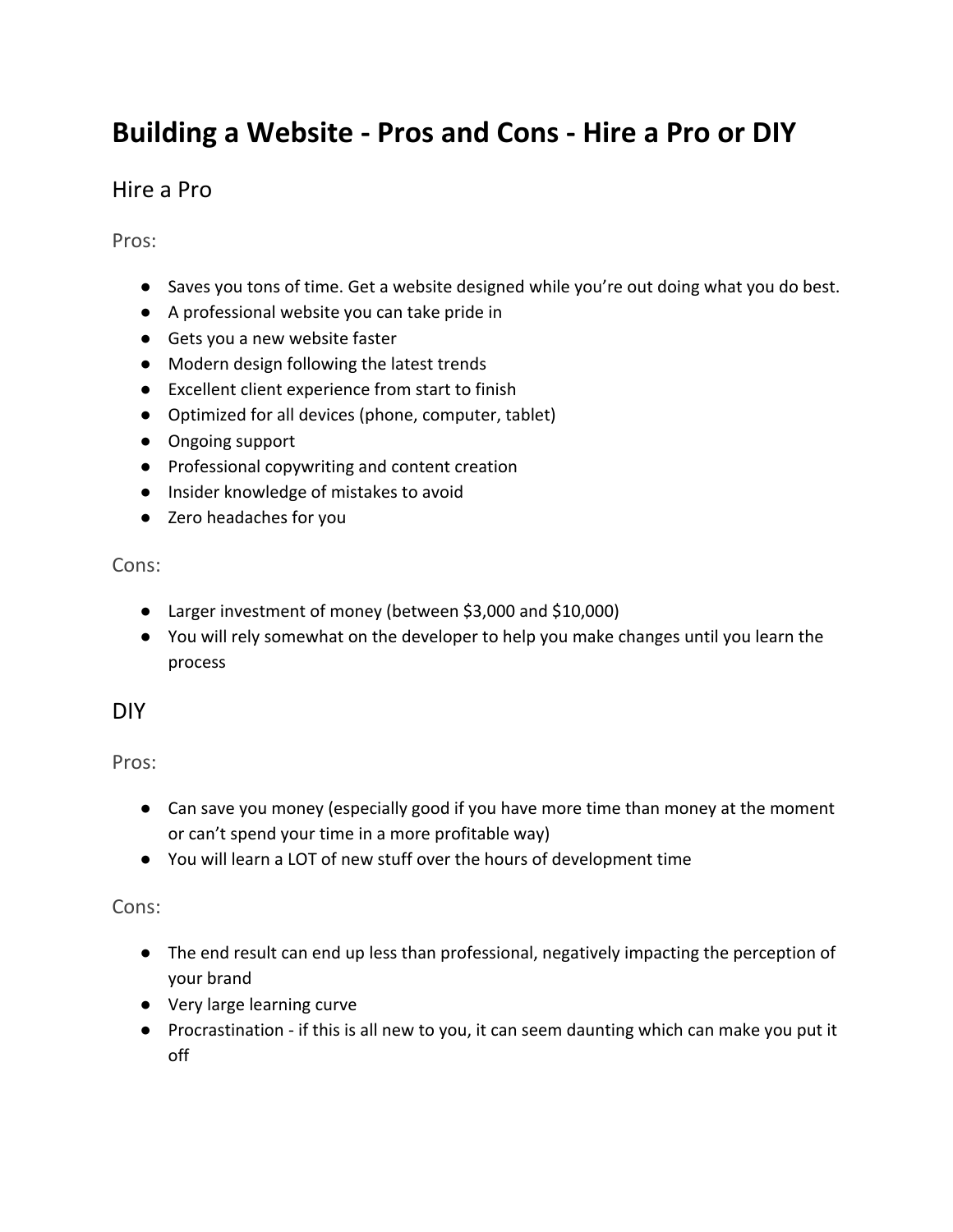● Very time consuming - between research, trial and error, anywhere from 40 to 90 hours of effort to get a passable website done

## The Simple, Headache-Free Way to Having an Awesome Website

Invest in a professional.

If you needed a teeth cleaning or a tooth filling, you could do it yourself. You could spend the time, effort, blood, sweat and tears to learn the process and see how it turns out.

But you have to ask yourself - is that a good use of my time?

A professional dentist could do those things for you in way less time and the finished product would be higher quality, last longer, and answer your purpose better.

```
(plus it would DEFINITELY hurt less!:)
```
As a business owner, your priority is growing your business. Spending a ton of time learning how to design a website, then spending a ton of time (and frustration) building it eats into time you could spend doing actually making more money, getting more clients, and increasing your profits.

If you just don't have the money right now, the DIY option might be for you. However, like I mentioned earlier, you can always ask about payment plans which are a great way to get the website you need while on a budget!

Speaking of being on a budget…

# **I've Got a Special FREE Offer For You**

I would love to help you design a custom marketing plan for your website, identify your perfect target market of prospective clients and show you how to present your business to them in the most attractive way possible.

This way you'll be able to get more clients and increase your profits without wasting time or money.

There's no cost to this and there's no obligation of any kind.

I offer this free service because (as you know by now:) I'm a website designer and I specialize in full site redesigns that boost customer engagement and increase conversions.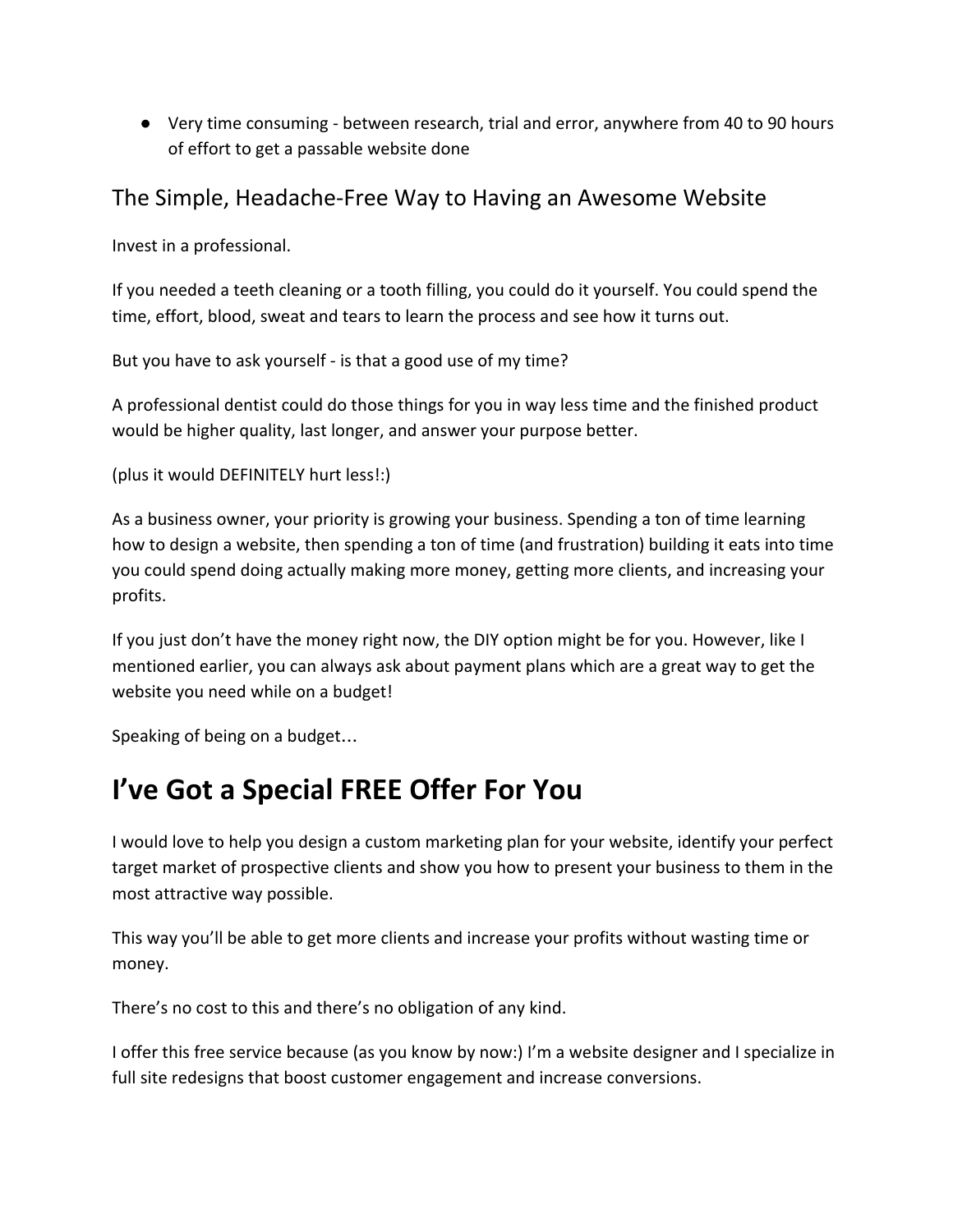And there's a good possibility I can help take your business' online presence to the next level (making it more attractive to prospective clients).

So if you find value in the help I give you, then you might want me to redesign your website for you.

With that said, please understand that I'm not offering a sales pitch in disguise. I promise not to pressure you or pester you in any way at all.

In fact…

If you feel like I've wasted even one second of your time, just let me know and I'll immediately write you a check for \$200.

Now wait a minute…

Before you go any further, you need to know that I can't help everybody.

I can only be of benefit to people who understand the importance of their online presence, are ready for more clients, and are not looking for a quick fix solution.

Here's what you do next...

If you want to schedule a planning session with me, simply click [HERE.](https://calendly.com/invictaenterprises/website)

When you click, you'll see a form with a few questions about your business and what you're looking to accomplish.

Once I have that information, I'll do some market research for you and we'll set up the time to go over it together.

Sound good?

# **Just Click [HERE](https://calendly.com/invictaenterprises/website)**